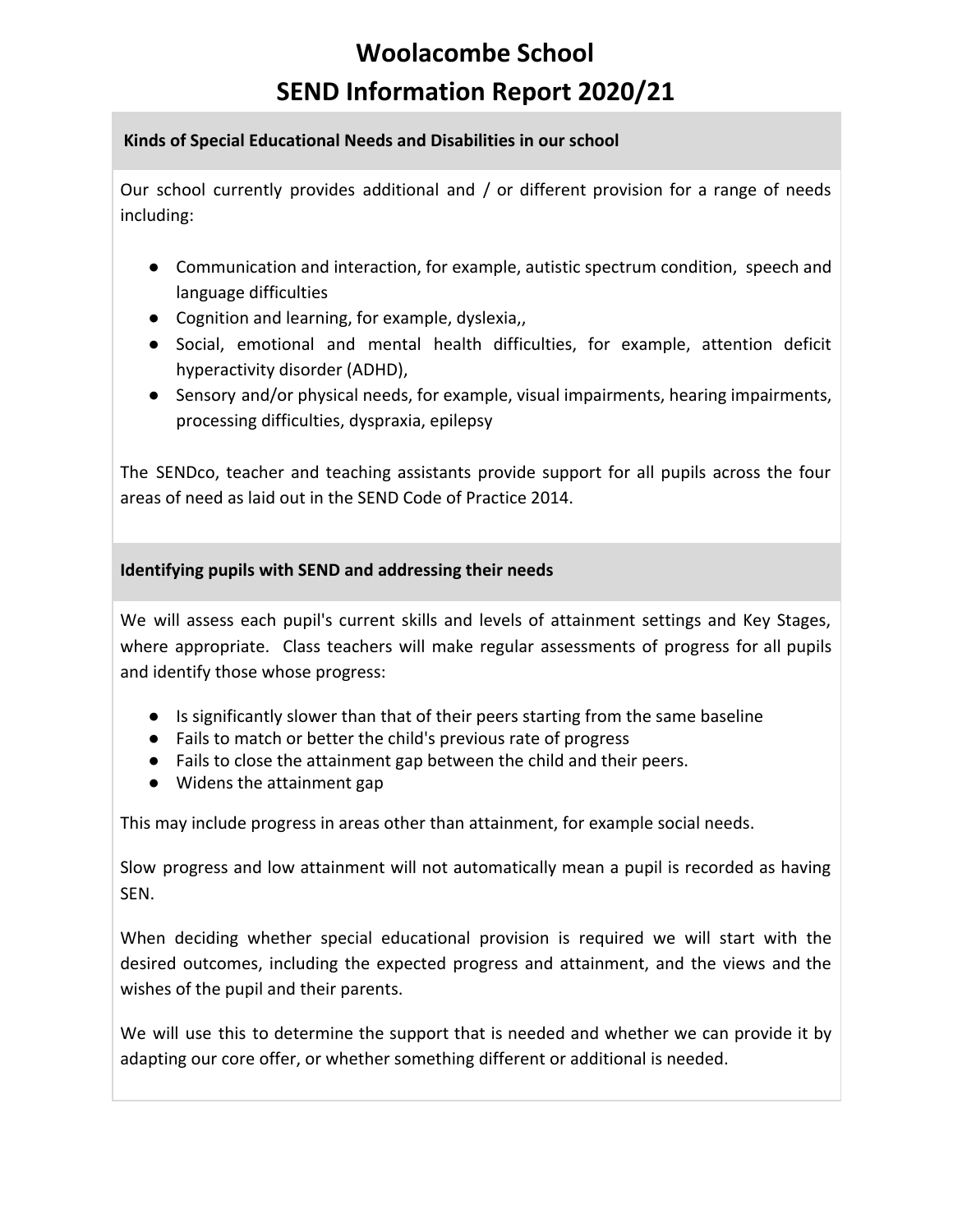

#### **Consulting and involving parents**

We will have an early discussion with the pupil and their parents when identifying whether they need special educational provision. These conversations will make sure that:

- Everyone develops a good understanding of the pupil's areas of strength and difficulty
- We take into account the parents' concerns
- Everyone understands the agreed outcomes sought for the child
- Everyone is clear on what the next steps are

Notes of these early discussions will be added to the pupil's record and given to their parents. We will formally notify parents when it is decided that a pupil will receive SEN support.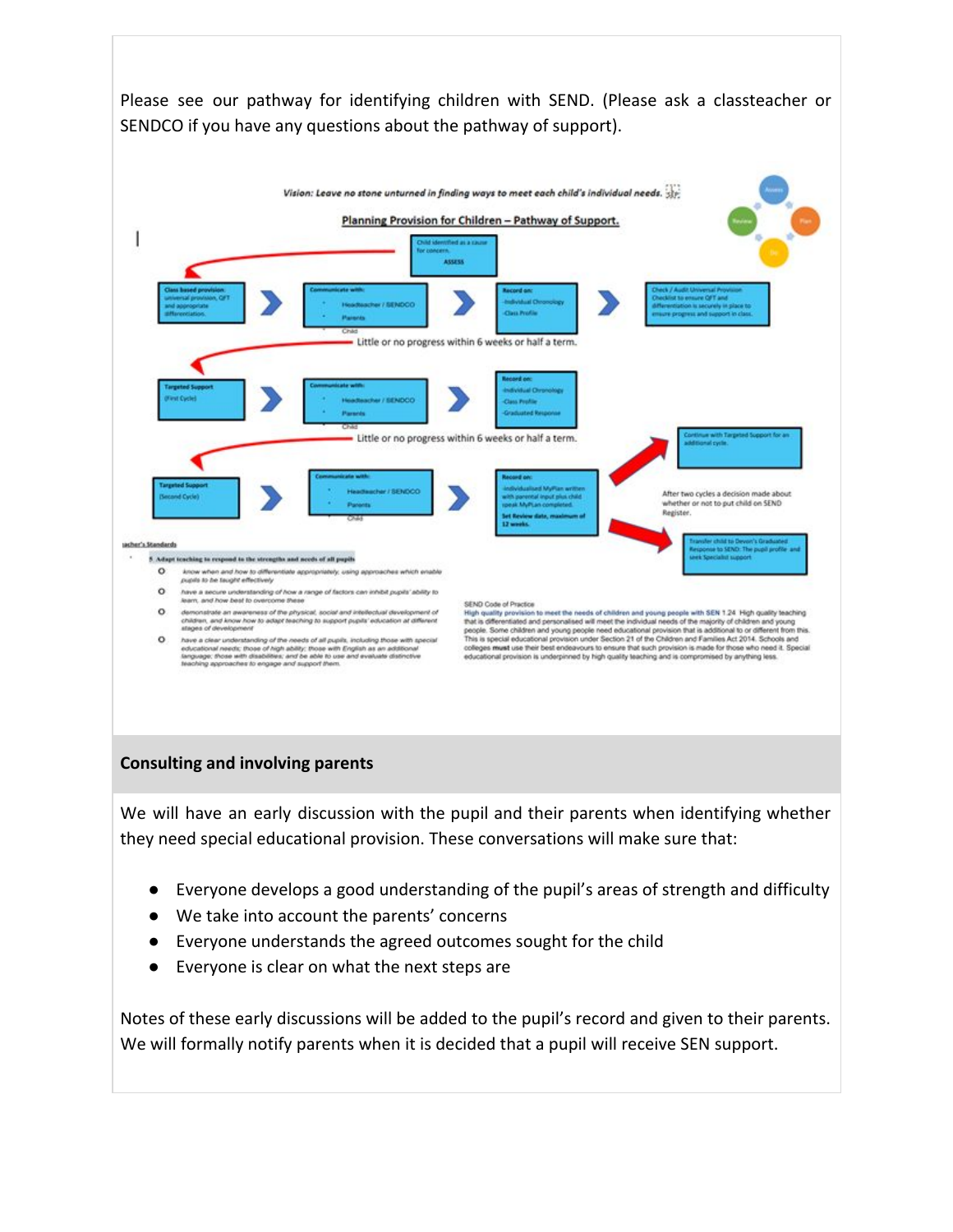# **Arrangements for assessing and reviewing pupils' progress throughout the year**

We will follow the graduated approach and the four-part cycle of assess, plan, do, review. The class or subject teacher will work with the SENCO to carry out a clear analysis of the pupil's needs. This will draw on:

- The teacher's assessment and experience of the pupil
- Their previous progress and attainment and behaviour
- Other teachers' assessments, where relevant
- The individual's development in comparison to their peers and national data
- The views and experience of parents
- The pupil's own views
- Advice from external support services, if relevant

The assessment will be reviewed regularly.

All teachers and support staff who work with the pupil will be made aware of their needs, the outcomes sought, the support provided, and any teaching strategies or approaches that are required. We will regularly review the effectiveness of the support and interventions and their impact on the pupil's progress.

# **Supporting pupils moving between phases and preparing for adulthood**

We will share information with the school, college, or other setting the pupil is moving to. We will agree with parents and pupils which information will be shared as part of this

# **Our approach to teaching pupils with SEN**

Teachers are responsible and accountable for the progress and development of all the pupils in their class.

High quality teaching is our first step in responding to pupils who have SEN. This will be differentiated for individual pupils. Provision may also include:

- Small group interventions
- Guided sessions within class with the teacher and teaching assistants
- Personalised provision through resources and adapted activities
- We utilise the graduated response tools to support the provision for teaching children with SEND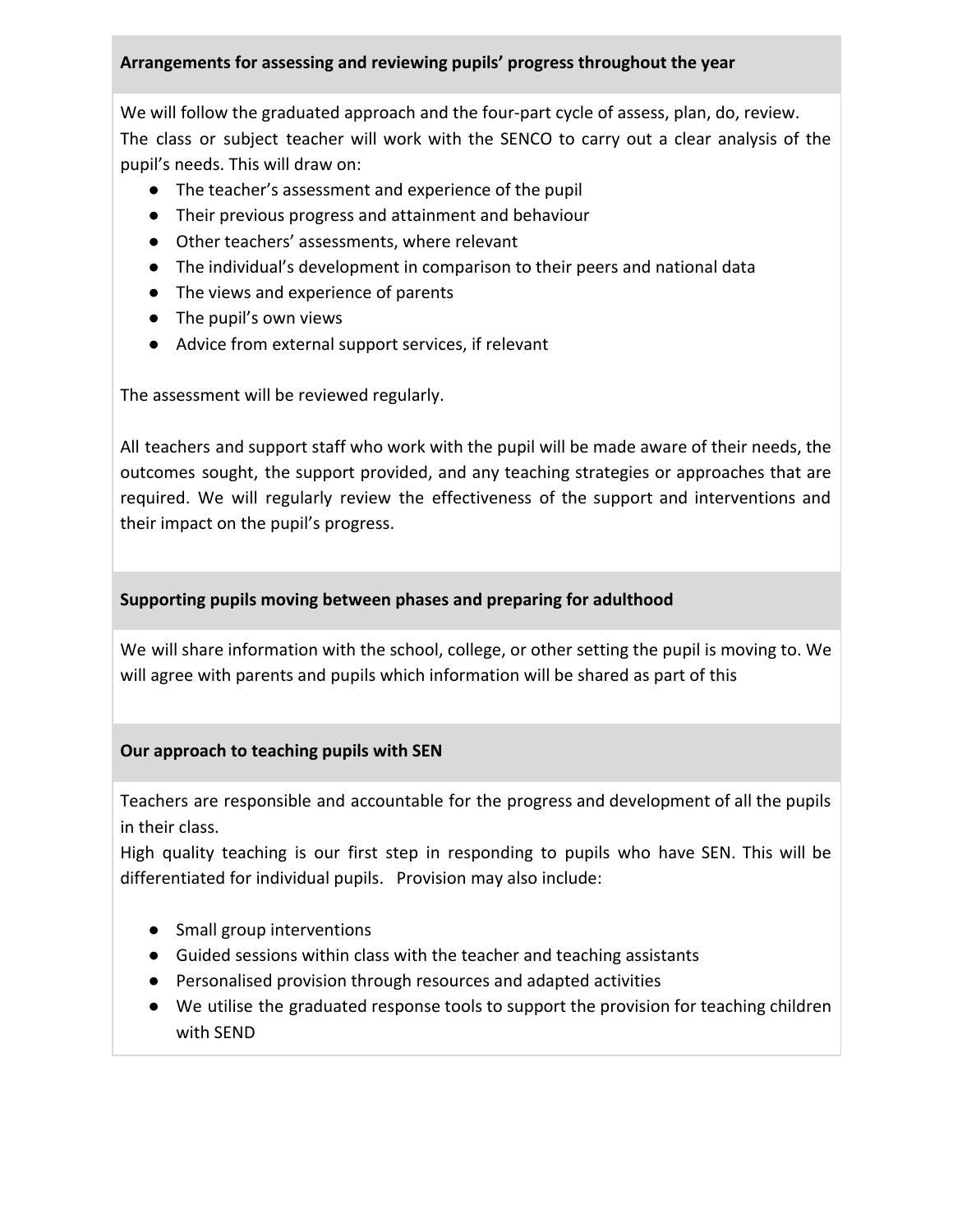# **How adaptations are made to the curriculum and environment to support SEND pupils and to provide additional support for learning**

We make the following adaptations to ensure all pupils' needs are met:

- Differentiating our curriculum to ensure all pupils are able to access it, for example, by grouping, 1:1 work, teaching style, content of the lesson, etc.
- Adapting our resources and staffing
- Using recommended aids, such as laptops, coloured overlays, visual timetables, larger font, etc.
- Differentiating our teaching, for example, giving longer processing times, pre-teaching of key vocabulary, reading instructions aloud, etc.

Adaptations to the environment and curriculum:

- Children work in mixed ability groups;
- A wide range of resources are accessible to children;
- Independent learning is scaffolded / differentiated;
- Texts are chosen to ensure appropriateness for the learners;
- Teaching assistants support learners when necessary;
- Activities and resources are differentiated;
- ICT is used where there may be an additional need
- Displays may be adapted for visual impairments;.

# **Securing equipment and facilities**

Should any additional equipment or facilities/services be required the Headteacher/Sendco work together to secure this where necessary working with outside agencies and services such as OT support.

#### **Evaluating the effectiveness of SEN provision**

We evaluate the effectiveness of provision for pupils with SEN by:

- Reviewing pupils' individual progress towards their goals each term
- Reviewing the impact of interventions through entry and exit assessments where appropriate
- Using pupil questionnaires
- Monitoring by the SENCO
- Using provision maps via class profiles to measure progress
- Implementing My plans when appropriate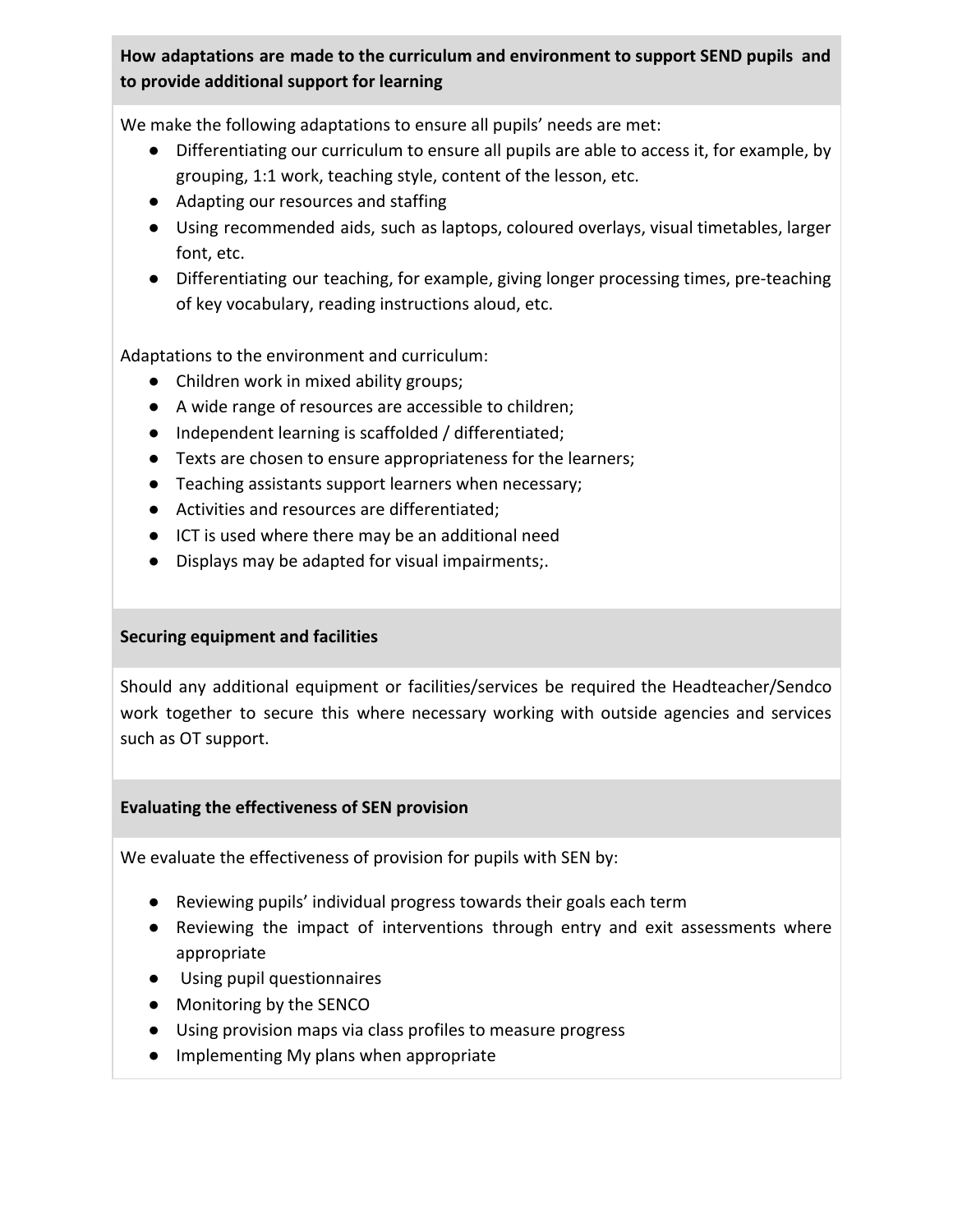● Holding termly reviews for pupils with statements of SEN or EHC plans

# **Support that is available for improving the social, emotional and mental health of pupils with SEND**

The mental health of the children in our school is of the utmost importance; it is imperative that they are happy, confident, self-aware and comfortable in their surroundings in order to learn effectively and reach their potential.

Pupils are supported by:

- Being involved in many areas of the school community, such as the School Council
- Timid to Tiger support for parents
- Raising awareness of Mental Health through 10 a day
- CAMHS support for individual cases
- Attachment Based Mentoring for identified pupils
- Early Help My Plans for individual pupils and their families
- Extra transition for identified pupils

#### **Advisory services accessed by our school**

Where appropriate the support of advisory services and outside agencies will be sought in order to gain a better understanding of a child's needs and how best to support these needs. A My Plan may be put in place & subsequently an Education Health Care Plan (EHCP) may be sought.

# **Expertise and training of staff**

The Headteacher is the SENDCO with 10 years' experience of leading SEND as the Headteacher

We have a Reading Recovery, Numbers Count and Literacy Difficulties Teacher

We also have a lead for EH4MH within school.

We have LSA expertise in supporting children with ASC and physical difficulties.

We have a strong team of teaching assistants who are trained to deliver SEN provision.

In the last academic year, staff have been trained in Timid to Tiger, Lego Therapy, EH4MH, Attachment Awareness, Speech, Language and communication needs, Makaton, Talk Boost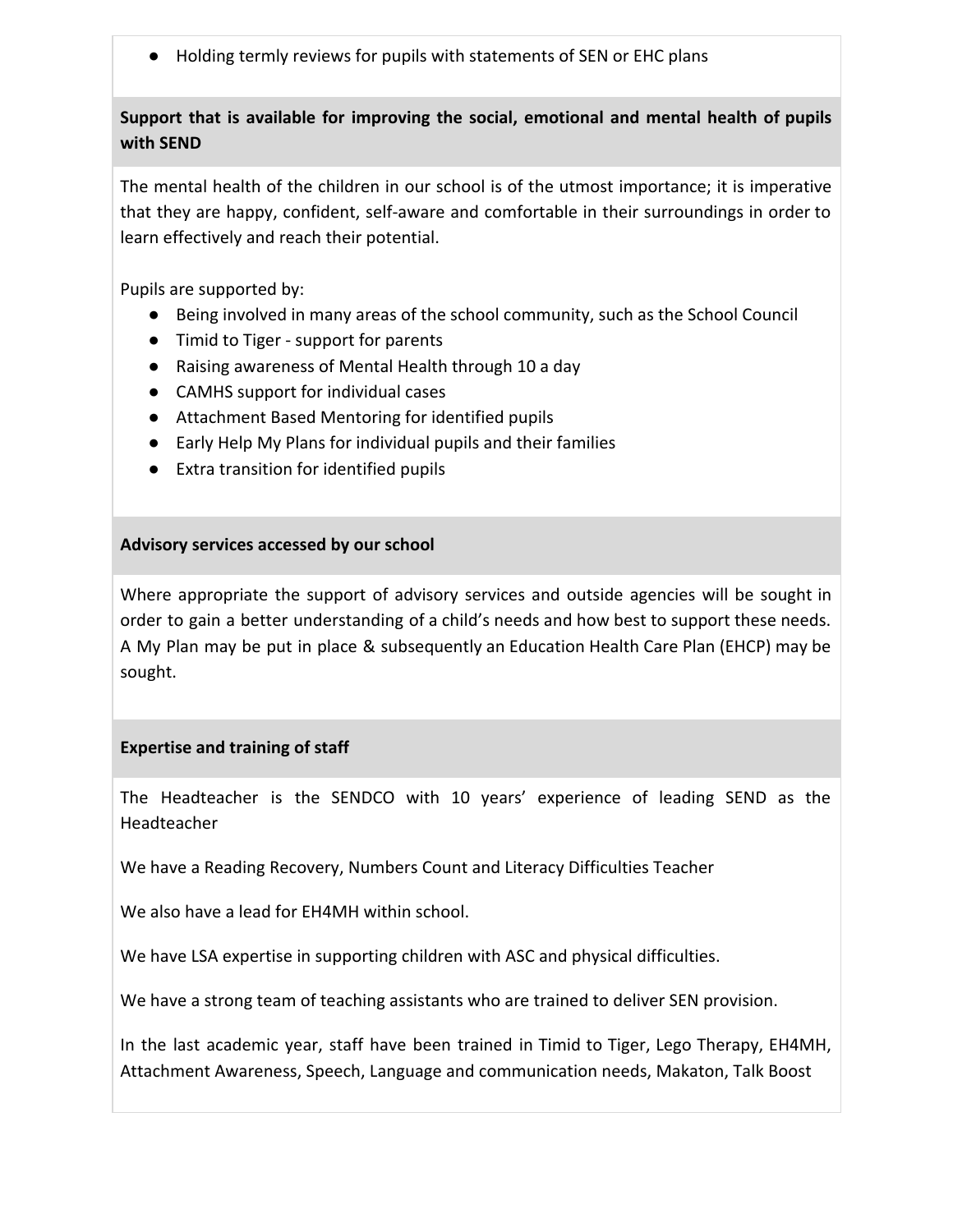We use specialist staff for music, maths – Numbers Count, ABM, Reading – Reading Recovery, reading & writing difficulties (dyslexia specialist teacher), Art, Spanish and PE

#### **Complaints about SEN provision**

Complaints about SEN provision in our school should be made to the class teacher in the first instance. They will then be referred to the school's complaints policy.

The parents of pupils with disabilities have the right to make disability discrimination claims to the first-tier SEND tribunal if they believe that our school has discriminated against their children. They can make a claim about alleged discrimination regarding:

- Exclusions
- Provision of education and associated services
- Making reasonable adjustments, including the provision of auxiliary aids and services

# **Contact details of support services for parents of pupils with SEN**

By liaising closely with parents, Early Help and partner agencies, we are proactive & supportive in signposting & supporting parents accessibility to services for the child and the whole family. See list of useful services for families below:

| <b>WORRIED ABOUT A CHILD'S SAFETY?</b><br>If you are concerned about a child or young<br>person and want to speak to someone<br>contact Devon's Multi-Agency Safeguarding<br>Hub<br>(MASH)<br>If a child is at immediate risk contact the<br>police on 999. | 0345<br>155<br>1071<br>email<br>or<br>mashsecure@devon.gov.uk and give<br>as<br>much information as you can. |
|-------------------------------------------------------------------------------------------------------------------------------------------------------------------------------------------------------------------------------------------------------------|--------------------------------------------------------------------------------------------------------------|
| SEN 0-25 team<br><b>Fxeter</b>                                                                                                                                                                                                                              | 01392 380434                                                                                                 |
| <b>Healthcare services</b><br>Various teams for specific needs eg Speech<br>& Language, Occupational Therapy                                                                                                                                                | http://devon.integratedchildrensservices.co.<br>uk/directory/                                                |
| Spectrum Assessment<br><b>Autism</b><br><b>Team</b><br>Integrated Children's ServicesSingle Point of<br><b>Access Team</b>                                                                                                                                  | e: vcl.devonspa@nhs.net<br>t: 0330 0245 321                                                                  |
| <b>Behaviour &amp; Mental Health Resources:</b><br><b>HAPPY MAPS website</b><br>YOUNG MINDS for any adult with concerns<br>about the mental health of a child or young                                                                                      | www.happymaps.co.uk<br>Young Minds Parents Helpline: 0808 802<br>5544                                        |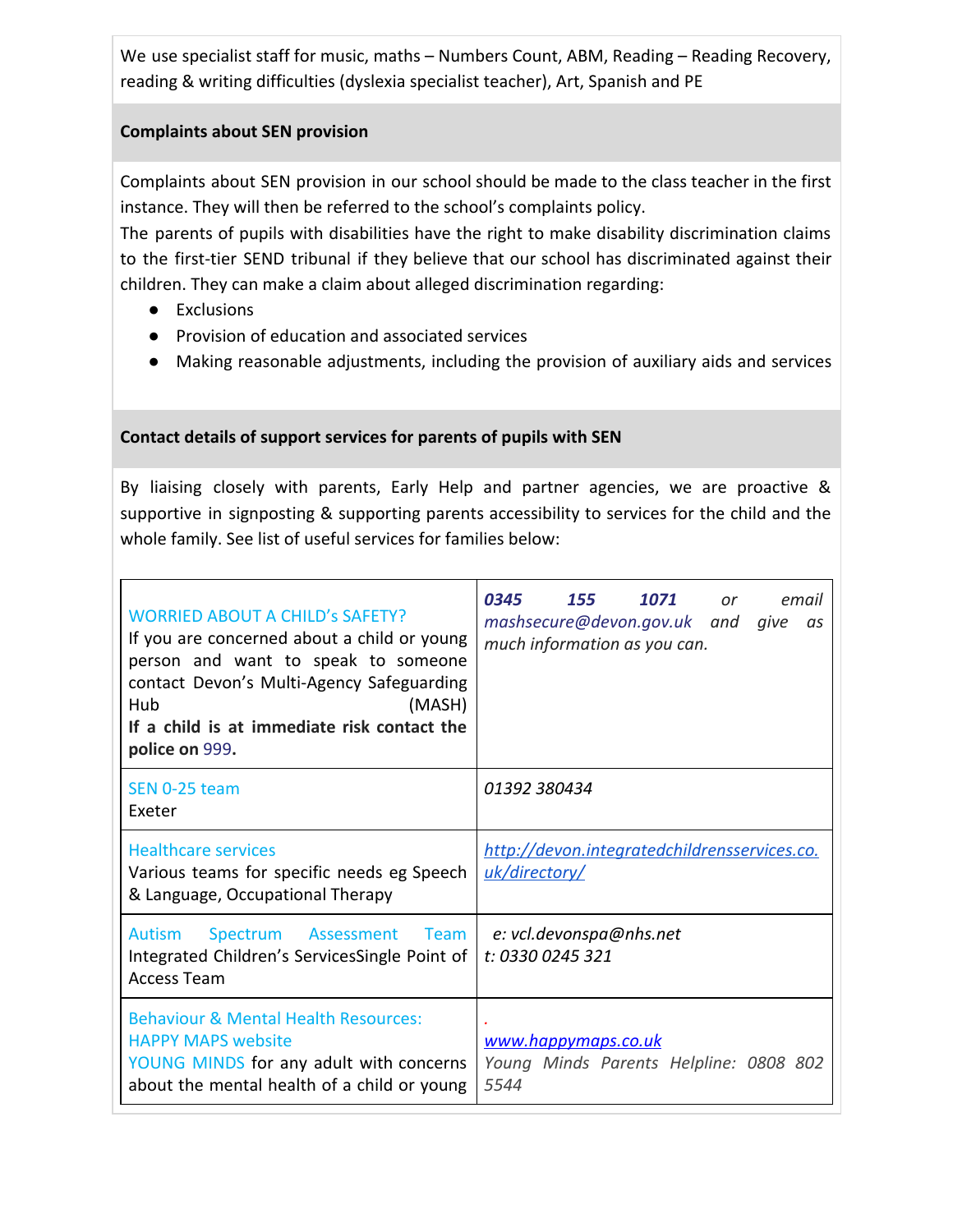| person).National charity committed to<br>improving the mental health of all babies,<br>children and young people. Provides<br>information for both parents and young<br>people.              | youngminds.org.uk                                                                                                                 |
|----------------------------------------------------------------------------------------------------------------------------------------------------------------------------------------------|-----------------------------------------------------------------------------------------------------------------------------------|
| MIND also has advice if you are parenting<br>with a mental health problem<br><b>CAMHS</b><br>Child Adolescent Mental Health Team                                                             | <b>CAMHS Barnstaple</b><br>t: 0330 024 5321                                                                                       |
| <b>Domestic Abuse Support:</b><br>In Emergency Ring 999<br>SPLITZ Devon based helpline & self referrals<br>National Helpline                                                                 | admin@splitzdevon.org<br>SPLITZ:03451551075<br>National Helpline 08082000247                                                      |
| <b>DIAS</b><br>Devon Information Advice Service<br>For parents                                                                                                                               | Phone: 01392 383080                                                                                                               |
| <b>Devon Parent Carers Voice</b><br>A charity run by parents carers, for parent<br>carers of children or young people aged 0-25<br>with additional needs                                     | 07975 506069 or 07794 233249<br>email: mail@dpcv.org.uk www.dpcv.org.uk                                                           |
| Quids for Kids $(Q4K)$ – This service is funded<br>by Devon County Council and delivered by<br>the Citizens Advice Bureau.                                                                   | 0300 5000 404                                                                                                                     |
| <b>PINPOINT website</b><br>Lists all different sorts of support available<br>for families                                                                                                    | https://services.pinpointdevon.co.uk                                                                                              |
| YOUNG CARERS (Carewise) Supports & works<br>with children who look after or support<br>relatives with care needs. Family Support<br>Worker & free activities & trips for the<br>Young Carer. | enquiries@carewise.org.uk<br>t 01237 479380                                                                                       |
| <b>SIGNPOST PLUS</b><br>Information Service for families of children<br>with additional needs in Devon (used to be<br>called DISC plus). Can help with funding<br>equipment etc              | devon.integratedchildrensservices.co.uk/sig<br>npostplus/<br>Amanda Smithson is our local Infornation<br>Coordinator              |
| <b>EARLY HELP</b><br>When one person in your family has a<br>problem it often affects everyone else too.<br>You may be worrying about someone's                                              | www.pinpointdevon.co.uk<br>www.devonchildrenandfamiliespartnership.<br>org.uk/early-help<br>• Call our Customer Service Centre on |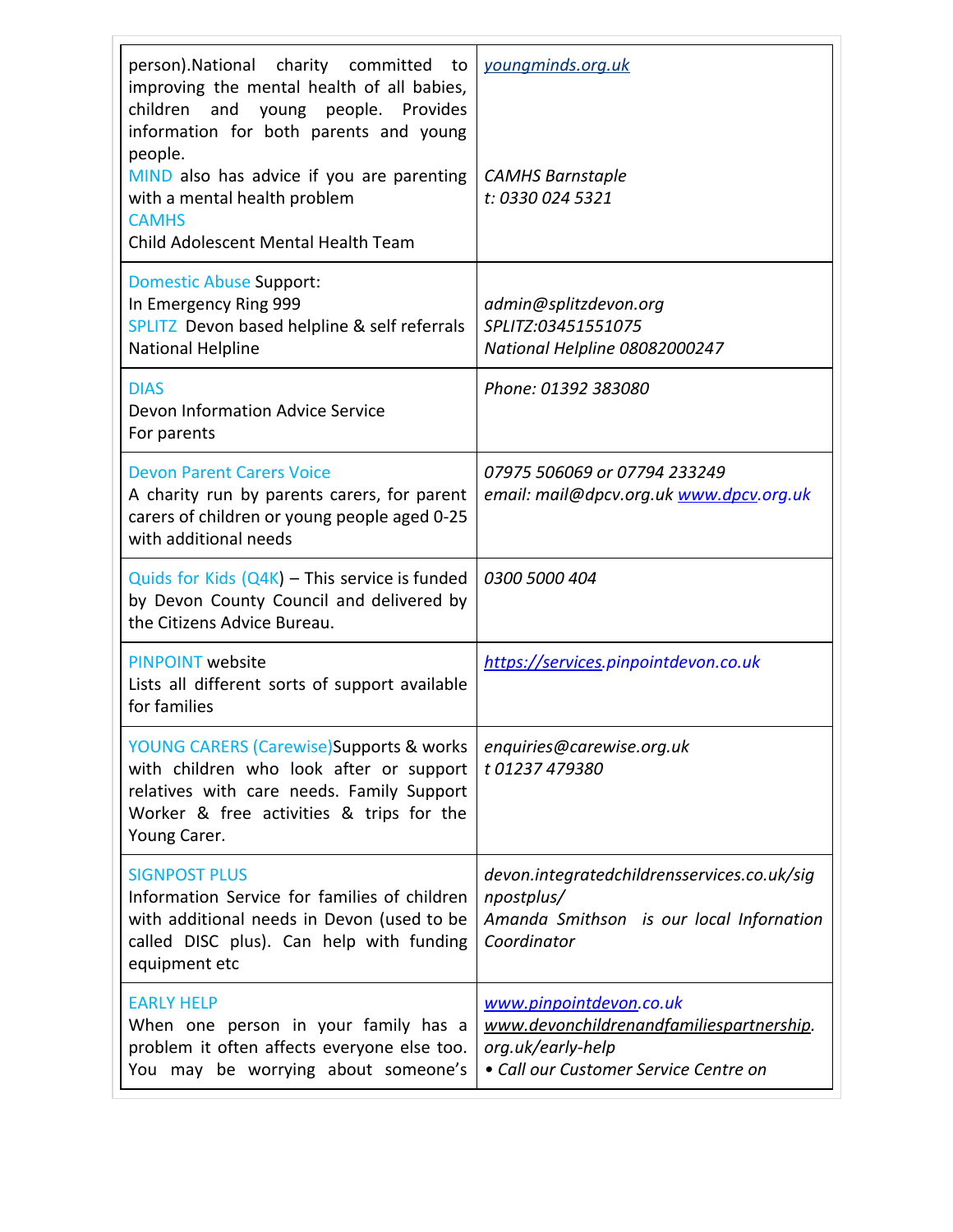| physical or mental health, a disability or<br>special need, being a carer, domestic abuse,<br>alcohol or drug misuse, harmful behaviour<br>or involvement in crime.<br>It could be your child, a young person or<br>another adult, but if the whole family is<br>supported as soon as possible to help cope<br>with their difficulties, it's more likely that<br>things will improve and everyone will be<br>happier.<br>You can ask for an Early Help Assessment<br>yourself, or someone your family is already<br>in contact with such as a teacher, a health<br>visitor, your GP or a support worker may<br>suggest one for you.<br>A Lead Practitioner will coordinate a Team<br>around the Family Meeting with you to do<br>an Assessment. Completing one is a bit like<br>writing a 'to-do' list and putting a plan in<br>place to achieve it. | 0345 155 1015. They are open Monday to<br>Friday 8am-8pm and Saturdays 9am-1pml<br>rightforchildren@devon.gov.uk |
|------------------------------------------------------------------------------------------------------------------------------------------------------------------------------------------------------------------------------------------------------------------------------------------------------------------------------------------------------------------------------------------------------------------------------------------------------------------------------------------------------------------------------------------------------------------------------------------------------------------------------------------------------------------------------------------------------------------------------------------------------------------------------------------------------------------------------------------------------|------------------------------------------------------------------------------------------------------------------|
| Free 24-hour helpline for<br><b>CHILDLINE</b><br>children and young people in the UK.                                                                                                                                                                                                                                                                                                                                                                                                                                                                                                                                                                                                                                                                                                                                                                | 0800 1111<br>childline.org.uk                                                                                    |
| NSPCC helpline (children and young people):<br>0800 1111<br>Specialises in child protection and the<br>prevention of cruelty to children.                                                                                                                                                                                                                                                                                                                                                                                                                                                                                                                                                                                                                                                                                                            | help@nspcc.org.uk<br>nspcc.org.uk                                                                                |
| <b>Parenting and Family Support- Family Lives</b><br>(formerly Parentline Plus)<br>Helpline: Support to anyone parenting a<br>child                                                                                                                                                                                                                                                                                                                                                                                                                                                                                                                                                                                                                                                                                                                  | 0808 800 2222<br>familylives.org.uk                                                                              |
| <b>Emotional</b><br><b>SAMARATINS</b><br>support<br>for<br>anyone feeling down, experiencing distress<br>or struggling to cope.                                                                                                                                                                                                                                                                                                                                                                                                                                                                                                                                                                                                                                                                                                                      | 116 123 (freephone)                                                                                              |
| <b>BEREAVEMENT SUPPORT</b><br>FAMILIES IN GRIEF (google Families in<br>Grief)<br><b>WINSTONS WISH</b>                                                                                                                                                                                                                                                                                                                                                                                                                                                                                                                                                                                                                                                                                                                                                | FIG at Bideford 01237 479027<br>www.winstonswish.org.uk/<br>08088 020021                                         |

**Contact details for raising concerns**